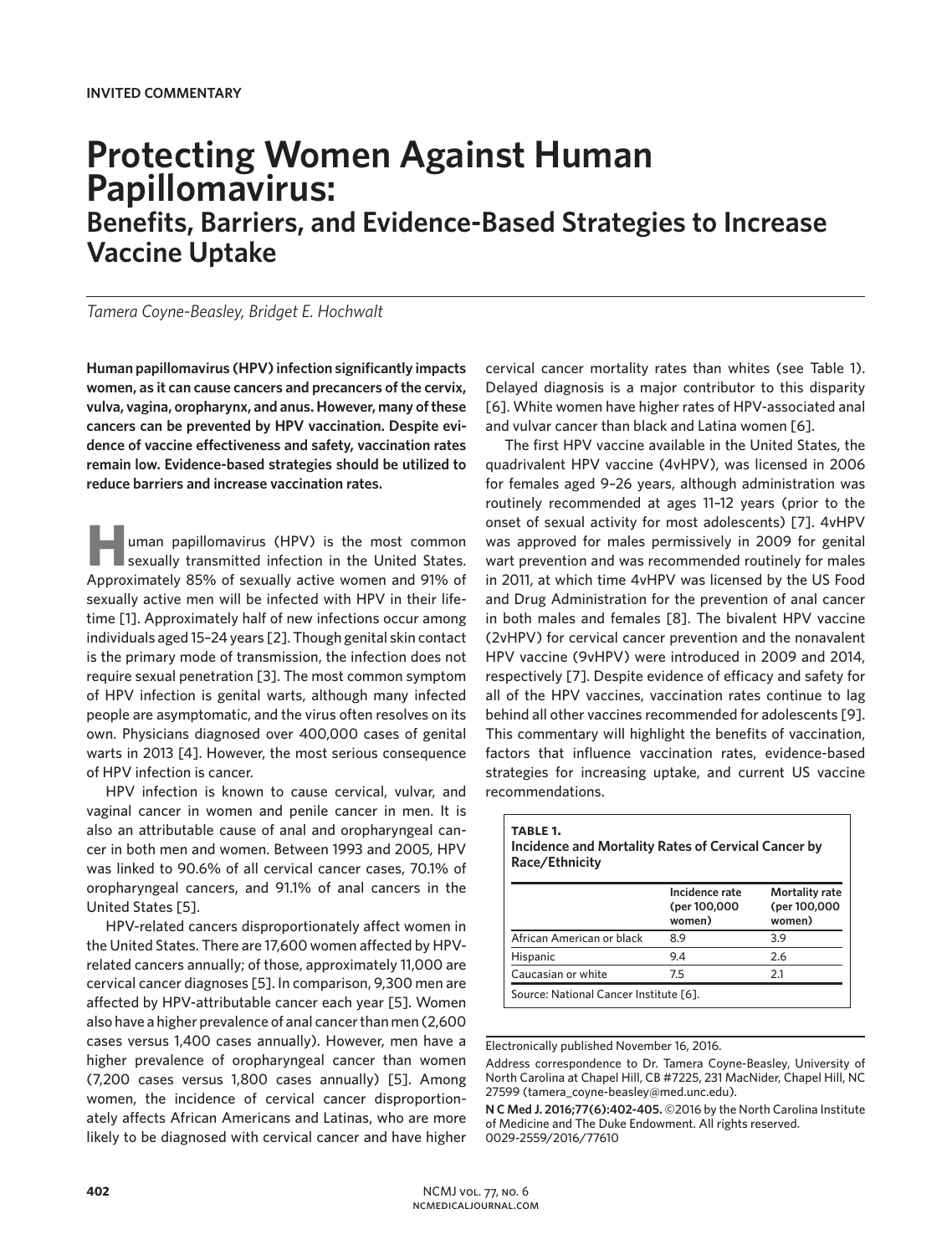#### **Benefits of HPV Vaccination**

4vHPV protects against the non-oncogenic types 6 and 11, which cause 90% of genital warts [10], and the oncogenic types 16 and 18, which cause approximately 66% of cervical cancer [5]. 9vHPV protects against another 5 oncogenic types (31, 33, 45, 52, and 58) that collectively cause approximately 80% of HPV-attributable cervical cancers in the United States [5]. Both 4vHPV and 9vHPV are licensed to prevent vaginal, vulvar, and anal cancers.

The incidence of HPV infection among female adolescents has decreased since the vaccine was introduced. The total US prevalence of the 4vHPV infection types (6, 11, 16, and 18) among female adolescents aged 14–19 years has decreased significantly—from 11.5% in the prevaccination era (2003–2006) to 4.3% in the post-vaccination era (2009–2012); among females aged 20–24 years, rates have decreased from 18.5% to 12.1% [11]. Among females aged 14–24 years who received the 4vHPV vaccine, the prevalence rate of the 4 HPV types was only 2.1%, compared with 16.9% among females who did not receive the vaccine [11].

HPV vaccination also prevents precancerous lesions. Pap tests detect cervical intraepithelial neoplasia (CIN) grade 2/3, which is a precancerous lesion of the cervix caused by the HPV infection. If left untreated, these lesions may evolve into cancer. Women who test positive may undergo follow-up tests such as a repeat Pap test, colonoscopy, loop electrosurgical excision procedure (LEEP), and/or conization. These tests can be uncomfortable and can weaken the cervix, potentially leading to later obstetric complications such as premature delivery and low infant birth weight [12]. Pap tests that show false-positive results for CIN 2/3 can cause undue psychological stress, repeat testing, and physical risk on healthy patients.

By preventing cervical cancer, the HPV vaccine is projected to save the United States billions of dollars in annual health care costs related to cervical cancer screening and cancer treatments. Cervical cancer screening and followup procedures cost the nation approximately \$6.6 billion per year, which accounts for more than 80% of the total costs for preventing and treating HPV-attributable diseases. Comparatively, cancer treatments account for 12% of total HPV-attributed health care costs [13].

Research has demonstrated that the HPV vaccine is highly effective in preventing HPV infections, cancers, and precancerous lesions [14, 15]. Side effects of the vaccine most commonly include injection site reactions such as pain, erythema, and swelling [16]. The vaccine has not been demonstrated to be an attributable cause of neurodegenerative disorders including Guillain-Barré Syndrome [17]. The vaccine is contraindicated in individuals with hypersensitivity, including those who have severe allergic reactions to yeast (a vaccine component) or those who had a severe reaction after a previous dose of HPV vaccine [16].

### **HPV Vaccination Uptake and Disparities**

National estimates suggest that 53,000 lifetime cervical cancer cases will be prevented for girls currently age 12 years and younger if the Healthy People 2020 goal of 80% vaccine coverage is met [18]. While HPV vaccination uptake rose modestly from 2014−2015, it remains low in comparison to other recommended vaccines. In 2015, 60% of females aged 13–17 years had received at least 1 dose of the HPV vaccine, although only 39.7% had received 3 or more doses. Rates for receiving the initial dose (41.7%) and for completing the series (21.6%) were lower among males in the same age group. By comparison, 87.6% of 13–17-year-old adolescents had received the Tdap vaccine, and 79.3% had received 1 or more meningococcal vaccine. North Carolina had a higher rate of HPV vaccination initiation (65.7%) for females than the US average, although rates for receiving 3 or more doses among females and rates for males are on par with the US average [9].

In the United States, Latina (68.4%) and African American (66.9%) females aged 13–17 years have higher HPV vaccination initiation rates than white females (59.2%). However, Latina females (46.2%) are more likely to have 3 or more doses than are African American (40.8%) and white (39.6%) females [9]. In younger children (aged 9−14 years), the immunogenicity of 2 doses separated by 6−12 months is higher than the immunogenicity of 3 doses for 15−26-year-olds.

The National Health and Nutrition Examination Survey found that only 32.6% of females aged 20–24 years and 14.7% of females aged 24–29 years had received 1 or more HPV vaccine doses in the 2009–2012 survey collection period. This compares to 51.4% of females aged 14–19 years who received the vaccine in the same time frame [11]. Females up to age 26 years should receive the vaccine if they did not receive it when they were younger.

Adolescents living in poverty were also more likely to initiate and complete the HPV vaccine [9]. This may be because the vaccination is free for uninsured, underinsured, and other qualifying low-income adolescents up to age 18 years through the Vaccines for Children Program.

#### **Barriers to Uptake**

A number of barriers contribute to the low uptake of HPV vaccination (see Table 2). For many parents, concerns about vaccination encouraging adolescents' earlier sexual debut and greater promiscuity are a barrier [20, 21]. Despite these fears, research shows that adolescents who received the vaccine have not had greater numbers of sexual partners than those who did not receive the vaccine [11]. Additional barriers are low perceived risk of HPV infection and lack of knowledge about HPV and the vaccine [22]. Parents also remain concerned about safety [23, 24] and effectiveness [24].

Physician recommendation is one of the most influential factors in vaccine uptake. However, studies have demon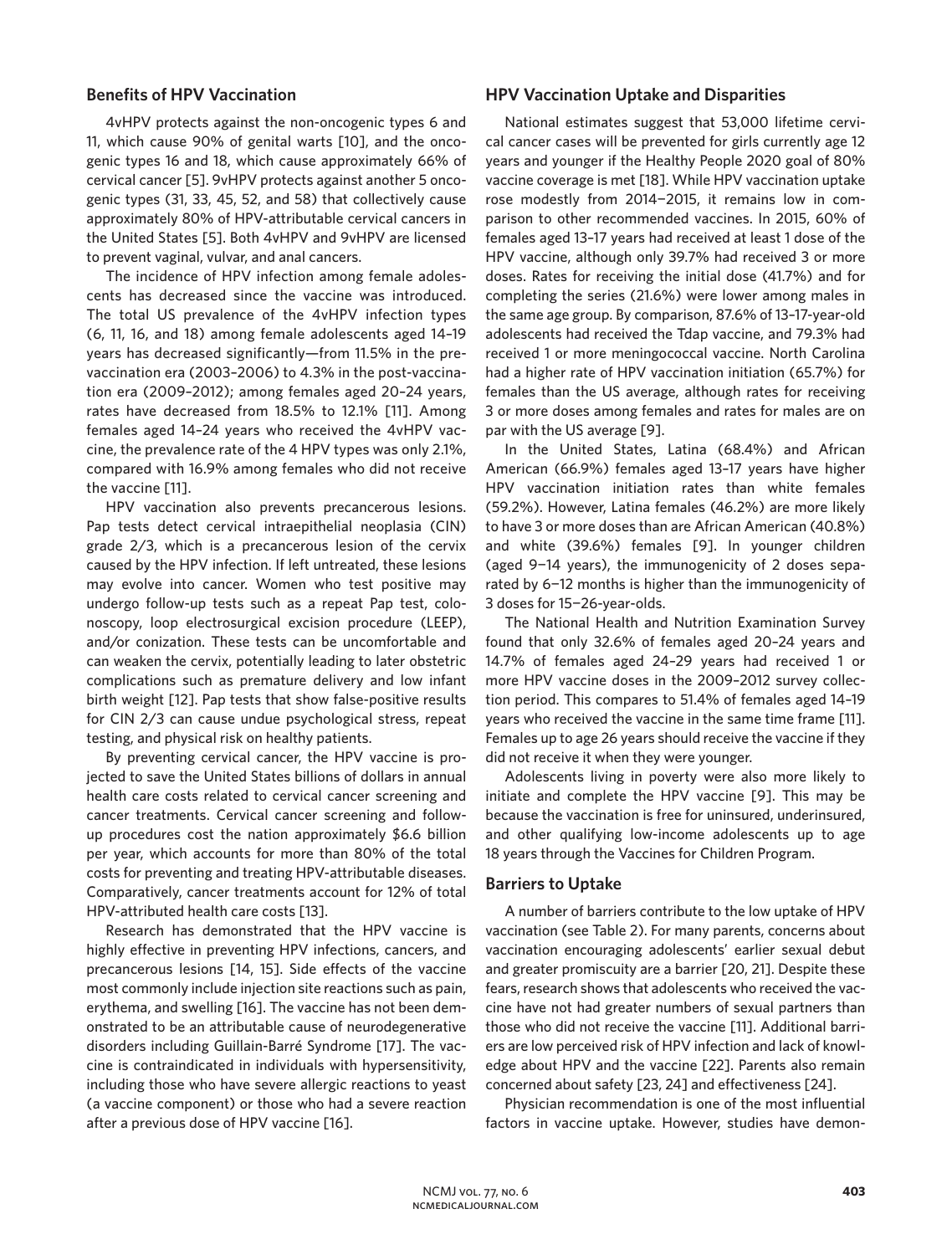strated that some providers do not consistently or strongly recommend the vaccine to all eligible adolescents at ages 11–12 years [22]. Physician hesitancy may be due to an overestimation of parental objection, and physicians may not offer a strong recommendation when faced with parental reluctance [25].

Accessibility and missed opportunities are additional barriers to vaccination of adolescents. Adolescents visit physician offices less frequently than do younger children, and they are more likely to come for an acute visit, when the vaccine is less likely to be recommended than during a routine exam. This is a missed opportunity, and HPV vaccination should be offered to all eligible adolescents and young adults at all visits. Cost can also impact vaccination access [20]. However, under the Patient Protection and Affordable Care Act of 2010 and the Vaccines for Children Program, all age-eligible females and males—including those who are uninsured—should have coverage for this vaccine. Some private insurance companies may require copayments.

# **Evidence-Based Strategies to Increase Vaccine Initiation and Completion**

Several evidence-based strategies to increase vaccine initiation and completion have been endorsed by the Centers for Disease Control and Prevention, the National Vaccine Advisory Committee, and the Advisory Committee on Immunization Practices (ACIP). One of these strategies is the Assessment, Feedback, Incentives, and eXchange (AFIX) approach. With AFIX, the state immunization branch or another external source assesses a physician's practice to evaluate vaccination coverage for specific groups and to determine strategies for improvement. Practices are then given feedback about the results of their assessment. Various incentives are used to build morale. Incentives may involve new community partnerships and opportunities for collaboration, which can lead to sharing of information and ideas across practices [26]. This strategy has been successful in North Carolina [27].

| TABLE 2.<br><b>Barriers to Human Papillomavirus Vaccine Uptake</b>                      |  |  |
|-----------------------------------------------------------------------------------------|--|--|
| <b>Barriers</b>                                                                         |  |  |
| Lack of physician recommendation or lack of strong recommendation<br>[22, 25]           |  |  |
| Physician hesitancy [25]                                                                |  |  |
| Parental perception that recommended vaccination age (11-12 years)<br>is too young [19] |  |  |
| Parents belief that vaccination would encourage early sexual debut<br>[20, 21, 24]      |  |  |
| Parental low perceived risk of HPV infection [22]                                       |  |  |
| Parental lack of knowledge about HPV and/or HPV vaccine [22, 23]                        |  |  |
| Concerns about vaccine safety [21, 23, 24]                                              |  |  |
| Concerns about vaccine effectiveness [24]                                               |  |  |
| Cost of vaccine [20]                                                                    |  |  |
| Mistrust of health care provider recommendation [20]                                    |  |  |
| Note. HPV, human papillomavirus.                                                        |  |  |

Other strategies include immunization information systems, parent recommendation and reinforcement, reminders and recall directed at providers, and reminders and recall directed at patients. Matheson and colleagues found that text-message reminders effectively increased the likelihood of adolescents receiving their second and third doses of vaccine on time [28]. Other studies have found that calls, letters, and e-mails were effective in increasing initiation and completion of HPV vaccination [29]. A combination of patient/parent reminders and physician messaging and reminders has been used to increase adolescent uptake. Notably, physician-directed reminders may be most effective for initiating the vaccine series, while parent/patient reminders can be especially useful for increasing series completion [29].

# **Current Recommendations**

The ACIP recommends that routine HPV vaccination be initiated at age 11 or 12 years in females and males, before most adolescents' sexual debut. The immunogenicity of the vaccine (its ability to mount an immune response) is also greatest in the younger age group [8]. However, the vaccine is recommended beginning at age 9 years for children with any history of sexual abuse or assault who have not initiated or completed the series [15]. Vaccination is also recommended for females aged 13–26 years and for males aged 13–21 years who have not been previously vaccinated or who have not completed the series. Males aged 22–26 years may be vaccinated. For men who have sex with men, ACIP recommends routine HPV vaccination as for all males, and vaccination is recommended through age 26 years for those who were not adequately vaccinated previously.

The vaccine should be given even if the age-eligible young person has engaged in sexual activity, as an individual is unlikely to have contracted all the HPV types in the vaccine. They will receive protection from any types to which they have not been exposed. Vaccination of females is recommended with the 2vHPV, 4vHPV (if available), or 9vHPV vaccine. Vaccination of males is recommended with 4vHPV or 9vHPV. In October 2016, the ACIP changed dosing recommendations from a 3-dose series to a 2-dose series for adolescents initiating the series between ages 9−14 years due to higher immune response to the vaccine in this age group. Doses should be delivered 6−12 months apart. Adolescents initiating the series between ages 15−26 years continue to need the 3-dose series, which can be administered at 0, 1−2, and 6 months [30]. If the vaccine schedule is interrupted, the vaccination series does not need to be restarted [8].

# **Conclusion**

HPV infection poses a significant burden on women, as it can cause genital warts and cervical, anal, oropharyngeal, vulvar, and vaginal cancer and precancer. The need for invasive cervical procedures to diagnose or treat cervical can